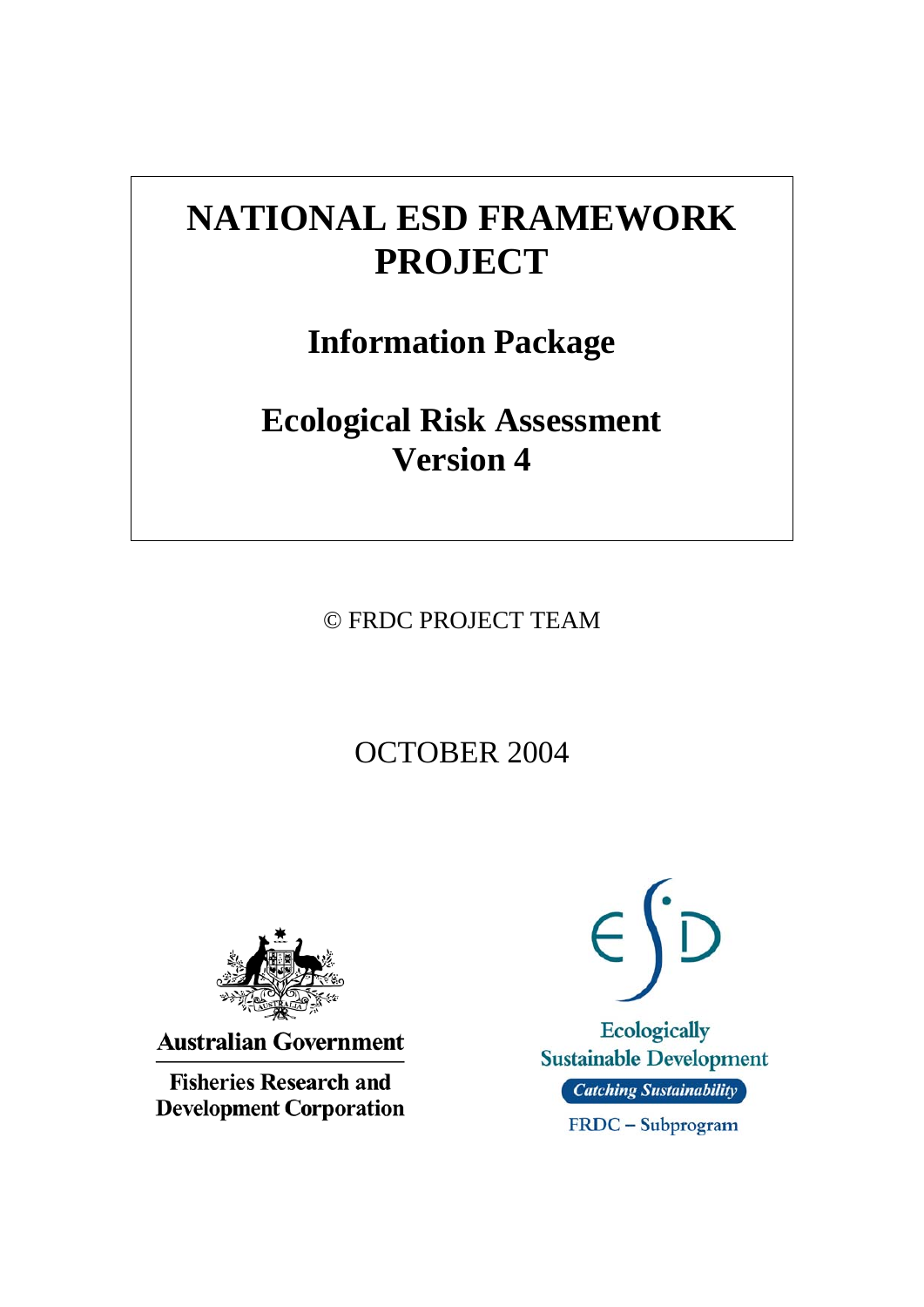**This set of Case Study Guidelines is part of an on-going process do develop a reporting framework for ESD and fisheries within Australia. Changes are made regularly after studies have shown areas where improvements can be made.** 

**The material may be copied for use in completing assessments/reports as long as appropriate acknowledgement of the source is given.** 

**Whilst this project is being run under the auspices of the AFMF, it should not be seen as being the policy of any one fisheries management agency.** 

**The full version of this material is located in the How to guide that can be downloaded from the subprogram website www.fisheries-esd.com.** 

> © **FRDC 2000/145 Project Team Version 1 July 2001 Version 2 January 2002 Version 3 September 2003 Version 4 October 2004**

> > **Current Project Team**

**W. Fletcher K. Sainsbury J. Chesson T. Hundloe**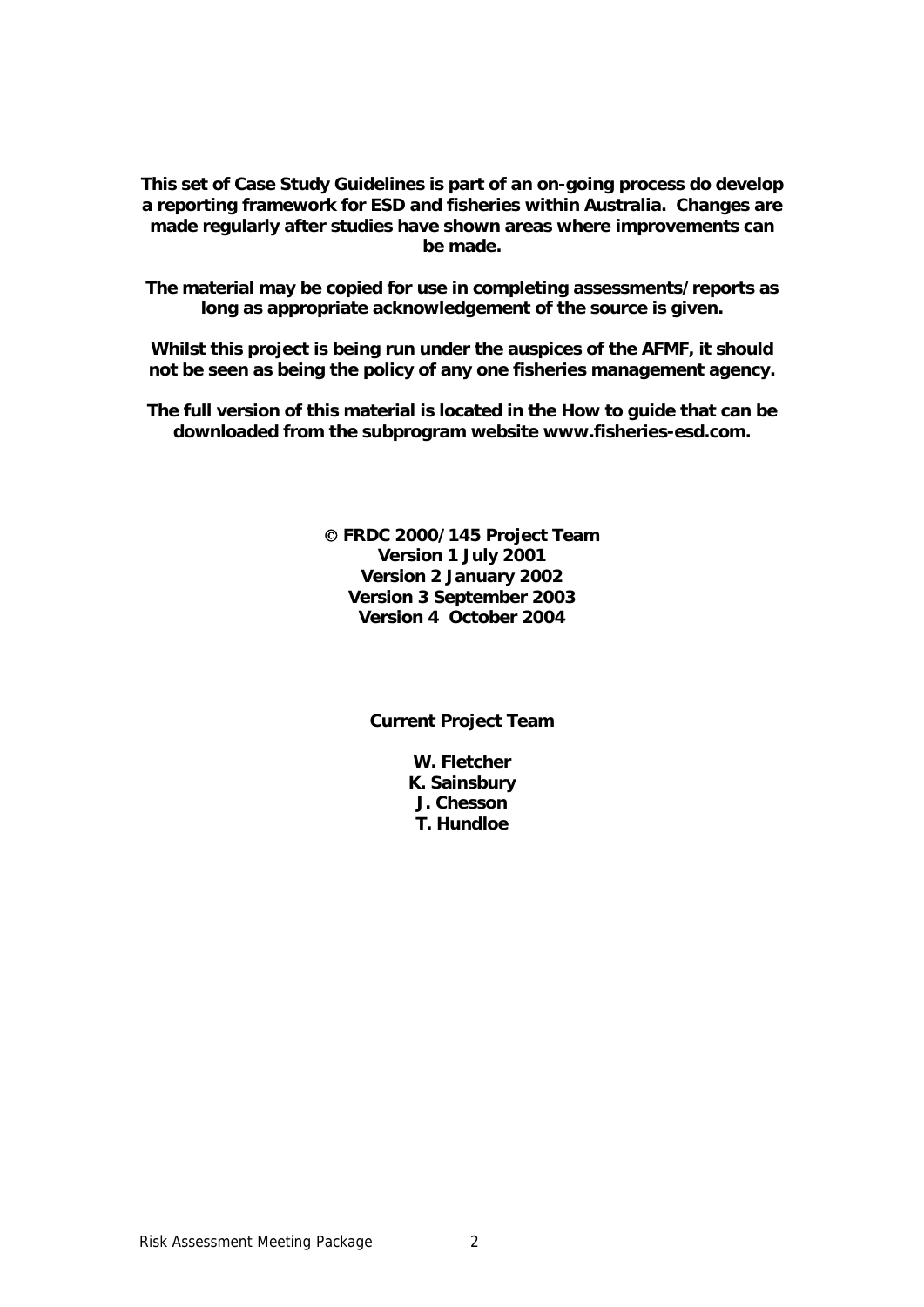# **Background**

# **National ESD Reporting Framework**

Ecologically Sustainable Development (ESD) is:

"*Using, conserving and enhancing the community's resources so that ecological processes, on which life depends, are maintained, and the total quality of life, now and in the future, can be increased" (CoA, 1992)*.

Achieving ESD requires the integration of short and long-term economic, social and environmental effects in all decision-making. Fisheries agencies in Australia are committed to incorporating the principles of ESD into their management of fisheries resources - an important element of which is the ability to report on performance. Consequently, fisheries need a framework that enables them to report on their performance with respect to ESD.

In early 2000, the Fisheries Research and Development Corporation (FRDC) funded a study to develop an ESD reporting framework for Australian fisheries. One of the major outcomes required from this project was the production of a 'How To' Guide to assist individuals, agencies and the industry to provide comprehensive accounts of the current performance of their fisheries. This manual has been created to assist participants in meeting designed to complete all or part of the ESD process- particular those involved in the Risk Assessment stage. To gain a full understanding of ESD, the entire How To Guide should be read.

There are four main elements in the process to complete an ESD report which include:

- (1) identifying the issues relevant to the fishery;
- (2) prioritising these issues;
- (3) completing suitably detailed reports on the performance of the fishery for each issue (dependent upon their priority and complexity); and also
- (4) the compilation of summary background material on the fishery, the major species affected and the environments that the fishery operates within. This enables the reader to put the material within the assessment report into an appropriate context.

A number of tools have been developed to assist completing each of the four elements. A feature of these tools is the high level of involvement and input from each of the major stakeholder groups. Some of these tools can be used without completing the entire process – eg steps one and two can be used to complete a risk assessment as used in this manual.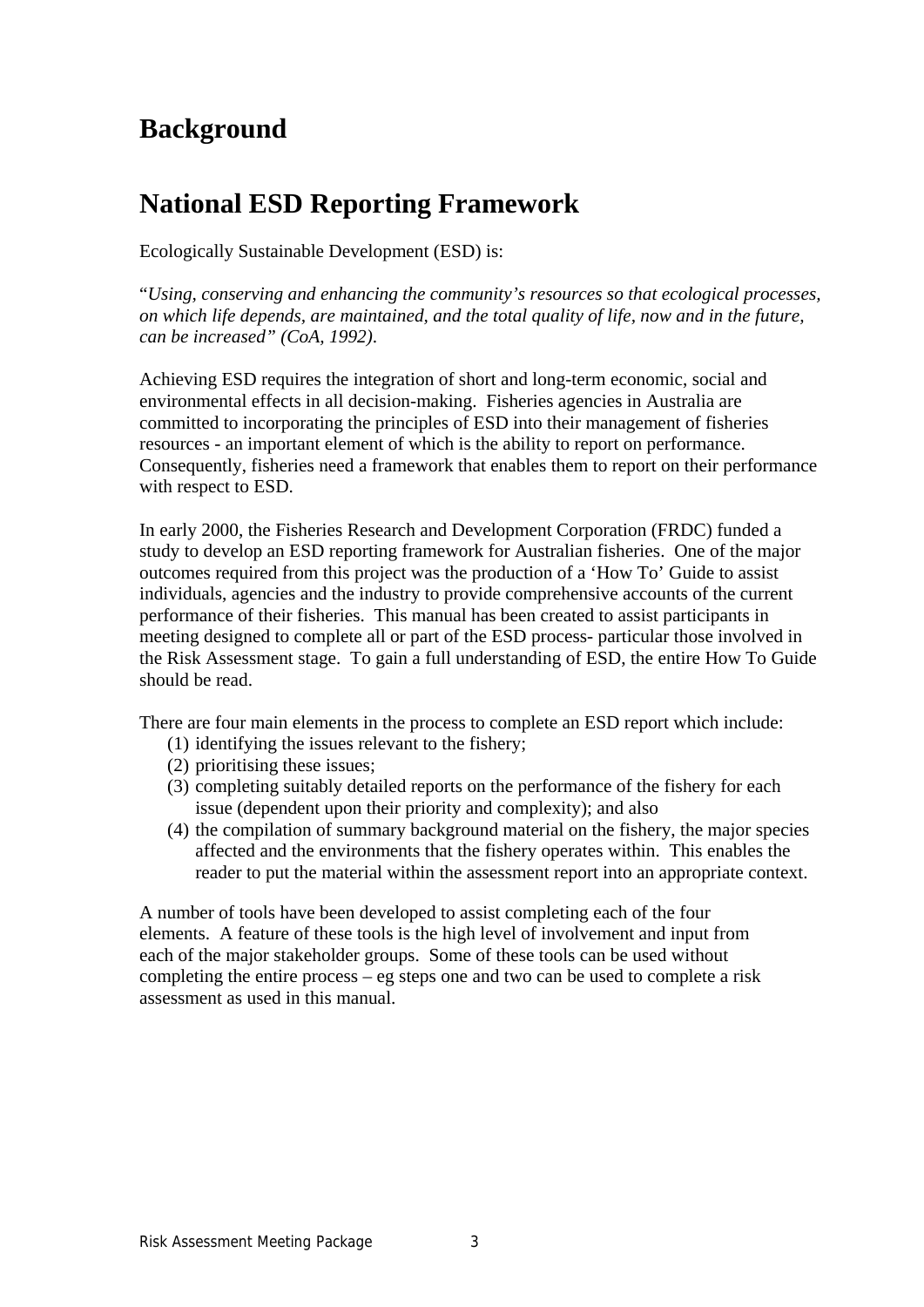### **SUMMARY OF PROCESS**

#### **Step 1. How are the Issues Identified?**

The first step in the ESD reporting process is to identify the relevant issues for the fishery under consideration. This is assisted through the use and modification of a set of "*generic component trees*".

There is one *generic component tree* for each of the eight components of ESD (see appendix for details). Each of these trees was developed by the ESD Reference group to cover the suite of issues that are relevant to fisheries.

Each of these components is broken down into more specific sub-components for which ultimately operational objectives could be developed.

The generic component trees are used as a starting point, with each fishery tailoring them to suit their individual circumstances, expanding some sub-components and collapsing or removing others, depending upon the fishing methods areas of operations and the species involved.

Using these component trees assists the process of issue identification by moving through each of the ecological components of ESD in a comprehensive and structured manner, maximising consistency and minimising the chances of missing issues.

#### **Step 2. How are the Issues Prioritised - Risk Assessment**

Tailoring the component trees to a fishery often results in a large number of issues being identified, the importance of which varies greatly. In many cases, it will be helpful to prioritise the issues so that the level of management actions and the details of the reports generated are aligned with the importance of the issue.

To determine the priority of issues and the appropriate level of response, Risk Assessment methodology can be used to assist this process. This methodology operates by completing an assessment of the "Risk" associated with each of the identified issues as an initial screening exercise. For many issues, however, this initial screening is likely to be just the first step in a hierarchical process for determining what actions need to be taken.

The Risk Analysis tool used in this ESD process is based upon the AS/NZ Standard, but adapted for use within the fisheries context. It works by assigning a level of consequence (from negligible to catastrophic) and the likelihood of this consequence occurring (from remote to likely) for each issue.

From the combination of consequence and likelihood, an overall level of *Risk* is generated. This *Risk* can then be used to assist in deciding whether an issue requires specific management or not.

To be of value it is not sufficient to only quote the levels of consequence and likelihood levels chosen and the subsequent risk ratings generated. Instead,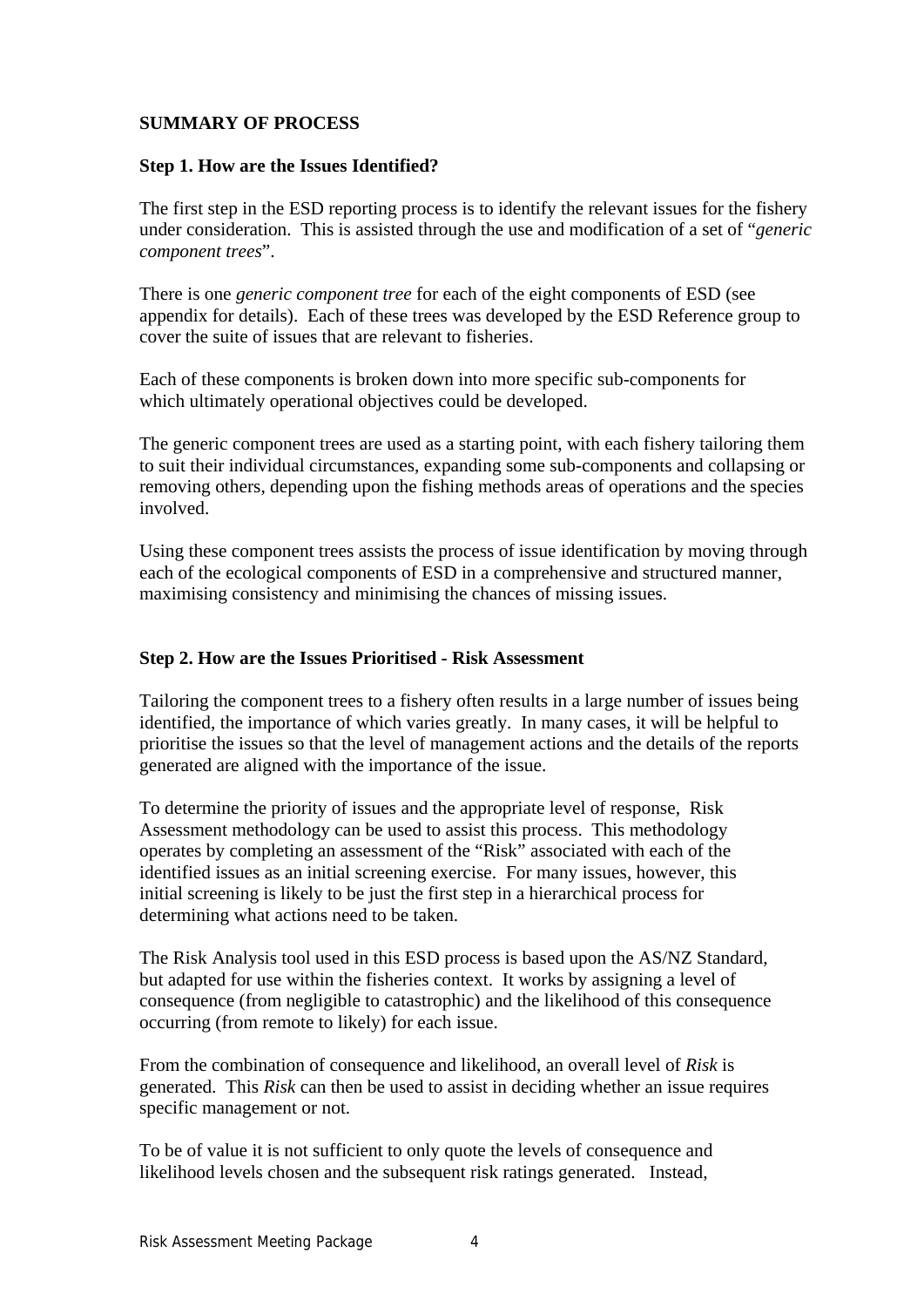appropriately detailed justifications for why these levels were chosen and why any decisions were made are also needed. The key element is that other parties who were not part of the process to generate the report need to be able to see the logic and assumptions behind the decisions that were made.

#### **Step 3 How are Performance Reports Completed (note this is not a formal part of the Risk Assessment process but an outcome)?**

Two levels of reporting are suggested, depending on the appropriate level of management response:

(1) Where specific management is not needed (ie low or negligible risk) reports only need to justify this conclusion. In some cases, only a few lines or a few paragraphs may be needed to achieve this. However, in other cases, this may require a number of analyses and several pages of justification.

(2) Where specific management actions are needed, a full performance report that details all elements of the management system is probably required. .

### **Step 4 What Background Material is Necessary?**

An appropriate level of background material on the fishery is necessary to put the other sections of the report into context. The material presented should include a detailed description of the history of the fishery, its area of operation, fishing methods used and species targeted.

A summary of the biological and ecological characteristics of the main species and habitats that are affected by the fishery should also be provided.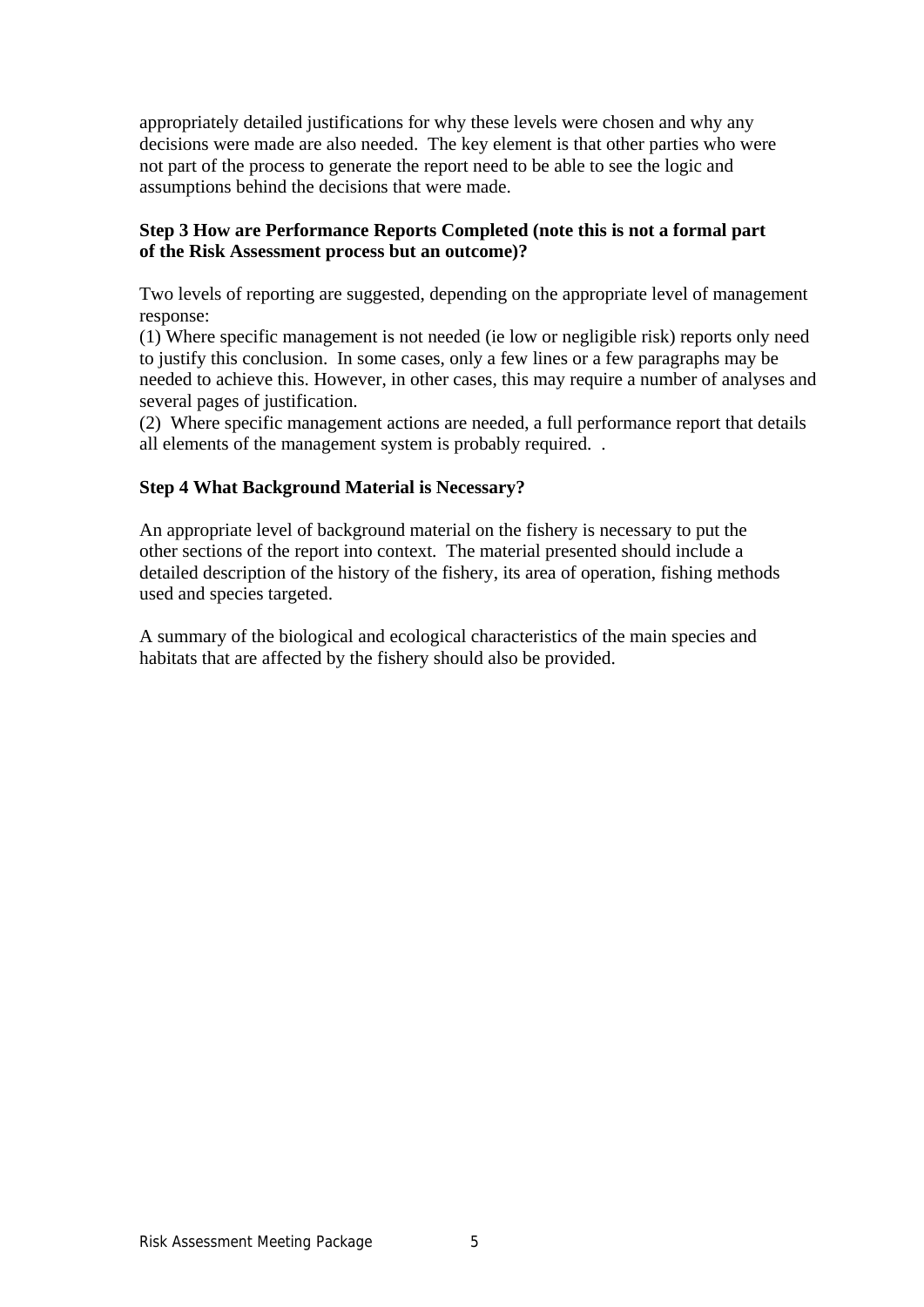### DETAILED DESCRIPTIONS

# **Step 1 Identifying Issues - Component Trees**

In order to complete a risk assessment and possibly develop sensible objectives, issues within the various categories of ESD need to be identified at an appropriate level. The method adopted to facilitate this flexibility is the BRS component tree design. This design is very flexible and has already been shown to be applicable to completing reports on ESD for commercial fisheries (Whitworth and Chesson 2000).

To maximize the consistency of approach amongst different fisheries, the issues that were raised by the SCFA and the ESD reference group under each of the eight main components were arranged into a series of "generic" component trees (see Appendix 1). These generic trees are used as the starting point for each assessment and are subsequently adapted into trees specific for each fishery during an open consultative process involving all stakeholder groups.

This is achieved by expanding (splitting) or contracting (removing/lumping) the number of sub-components as required. For example, an abalone fishery is unlikely to require a number of the generic sub-components (e.g. bait collection, ghost fishing). Whereas a trawl fishery may require the impacts on benthic biota to be assessed by dividing this issue into different habitat categories.



#### **Modifying Trees**

- 1. The group will need to modify the generic structure to meet specific issues for the fishery by adding issues not covered already and deleting issues that are not relevant. If any of the generic sub-components are removed, you should provide written justification as to why they are not applicable to this fishery. For a subcomponent to be removed this requires the issue to not be significant, not just that you have no data.
- 2. Remember, at this stage of the process, it is about issue identification, not prioritisation so there should be virtually no discussion of how important an issue is unless someone raises an issue that is absolutely wrong. Even this may be useful to document. In many cases the articulation of what is NOT important is more valuable than what is. So if someone thinks it is an issue, deal with it.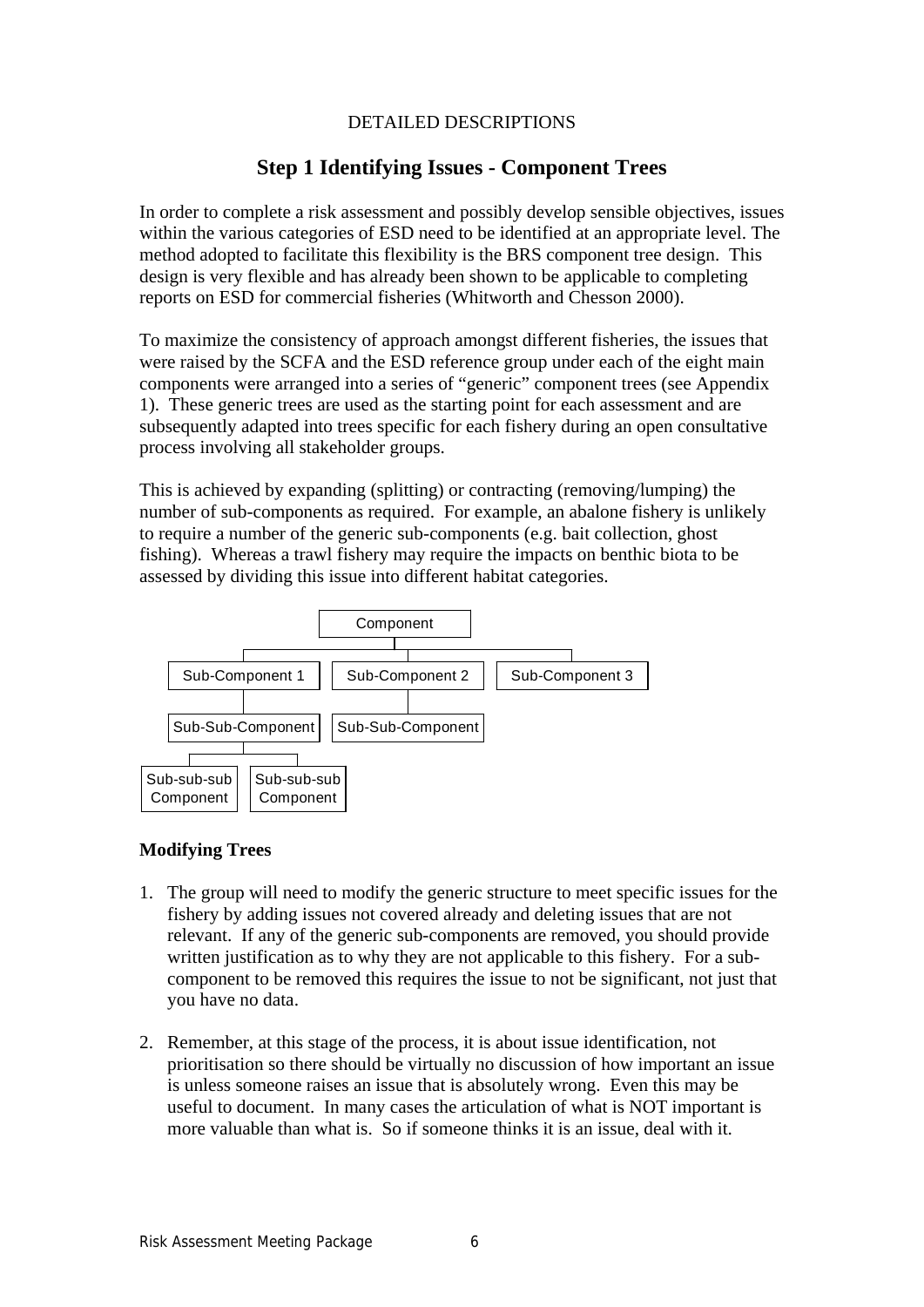# **Step 2 Risk Assessment/Prioritisation Process**

After the components/issues are identified, a process to prioritise each of these needs to be completed. The risk assessment framework that could be applied at the workshop should be consistent with the Australian Standard AS/NZS 4360:1999 Risk Management, concentrating on the risk assessment components. In summary, it considers the range of potential consequences of an issue/activity and how likely those consequences are to occur. The combination of the level of consequence and the likelihood is used to produce an estimated level of risk associated with the particular hazardous event/issue in question.

# **What is Risk?**

*"Risk is the chance of something happening that will have an impact on objectives* (AS/NZS 4360- 1999)".

For a fisheries agency/department, 'risk' is associated with the chance of something affecting the agency/department's performance against the objectives in their relevant legislation. In contrast, for the commercial fishing industry, the term 'risks' generally relates to the potential impacts on their long-term profitability, while for the general community, 'risk' could relate to a possible impact on their enjoyment of the marine environment. The aim for each of these groups should be to ensure that the 'risk' of an unacceptable impact is kept to an acceptable level.

# **What is Risk Analysis?**

**"***Risk analysis involves consideration of the sources of risk, their consequences and the likelihood that those consequences may occur."*  AS/NZS 4360 – 1999

The combination of the level of consequence and the likelihood of this consequence is used to produce an estimated level of risk associated with the particular hazardous event/issue in question. Determining the levels of consequence and likelihood should involve an assessment of the factors that may affect these criteria, but this should be done in the context of what existing control measures - management arrangements are already in place. For example, in determining the risks from fishing for the spawning biomass of a species of prawn, you would need to take into account the current management regime (such as whether there are any restrictions on boat numbers, closed seasons and areas, etc) in assigning the appropriate likelihood and consequence values.

You should come up with very different values depending upon whether management is, or is not, included (if not, either you don't need management or your current management is having little effect). However, as the whole point of this exercise is to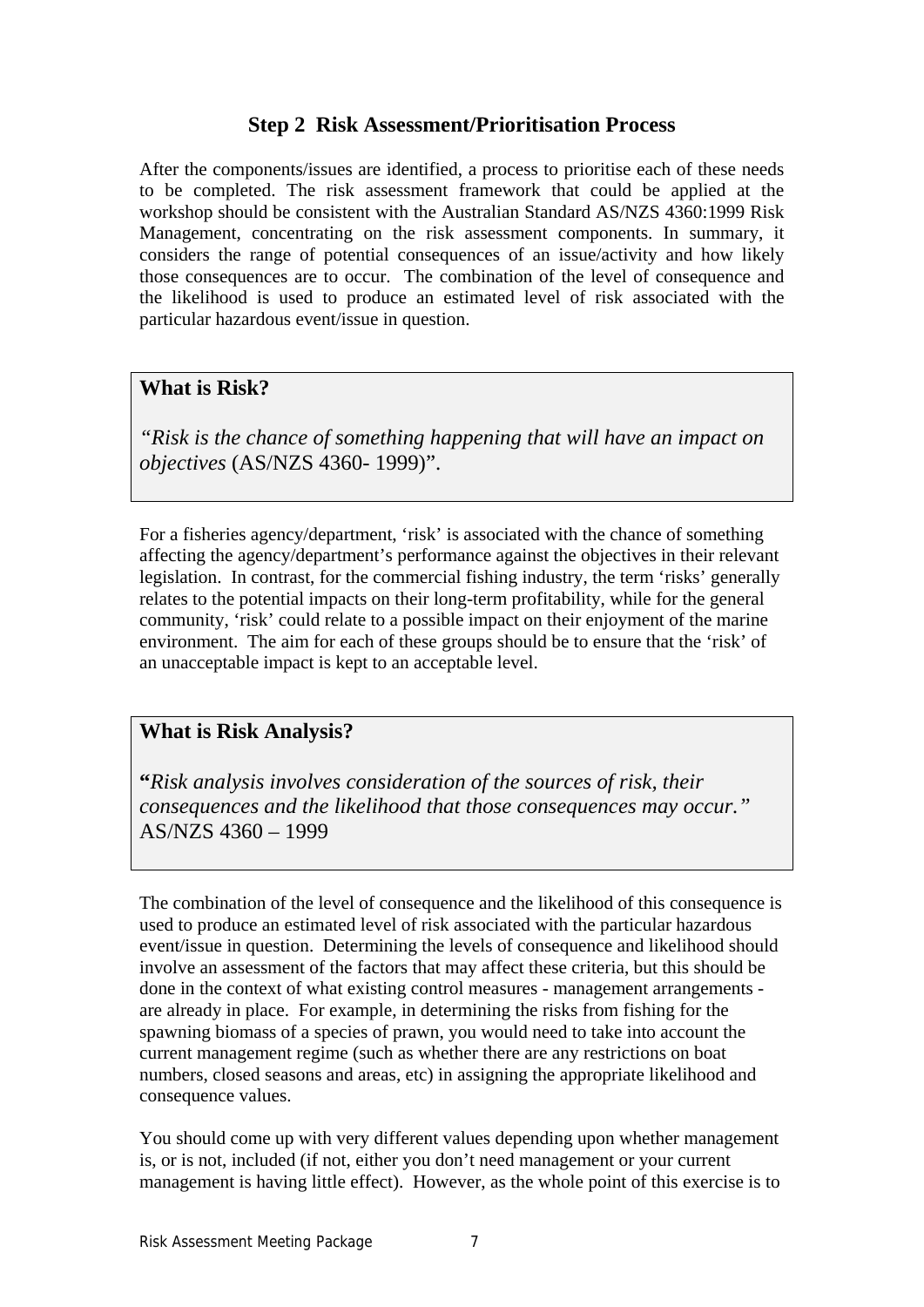see whether current management is acceptable or not, the assessment *must* include the arrangements that are currently being used.

The overall risk level for each hazard is generally calculated as the mathematical product of the consequence and likelihood levels (Risk = Consequence x Likelihood). From this product, which is called the *Risk Value*, each issue can be assigned a *Risk Ranking,* depending upon where a risk value falls within one of a number of predetermined categories.

In this *Guide*, five levels of risk have been suggested: 'Extreme', 'High', 'Moderate', 'Low' and 'Negligible'.

For the purposes of this exercise, we need to take a relatively high level approach, based on asking what is the risk to each issue of 'having a fishery'. In doing this, we need to recognise that this is actually integrating a large number of elements into an overall estimate of risk for the fishery.

If the overall level of risk for an issue were low, it would be unnecessary to complete a finer scale assessment. However, if the overall level of risk is high enough for specific management to be required, a second-phase risk assessment may be necessary, in order to identify the relative risks associated with each of the specific elements that led to the overall rating.

A realistic estimate should be made by the group of the possible consequence level of an issue. This level can be from 0-5, with 0 being negligible and 5 being catastrophic/irreversible (see Appendix 3 for details). This assessment needs to be based upon the combined judgement of the participants at the workshop who collectively should have considerable expertise in the areas examined.

The level of consequence needs to be determined at the appropriate scale for the issue. Thus for target species you assess the consequence of a fishery on the population not at the individual level, obviously catching one fish is always catastrophic for the individual but not always for the population. Similarly, when assessing possible ecosystem impacts this should be done at the level of the whole ecosystem or at least in terms of the entire extent of the habitat, not at the level of an individual patch or individuals of non-target species.

The likelihood of a consequence occurring is assigned to one of six levels from remote to likely. In doing so, the workshop group should again consider the likelihood of the "harzardous" event (consequence) actually occurring based upon their collective wisdom which includes an understanding of the scale of impact required.

From these two figures (consequence and likelihood), the overall risk level, which is the mathematical product of the consequence and likelihood levels ( $Risk =$ Consequence x Likelihood), can be calculated. Finally each issue can then be assigned a *Risk Ranking* within one of five categories: Extreme, High, Moderate, Low and Negligible (see Table 1)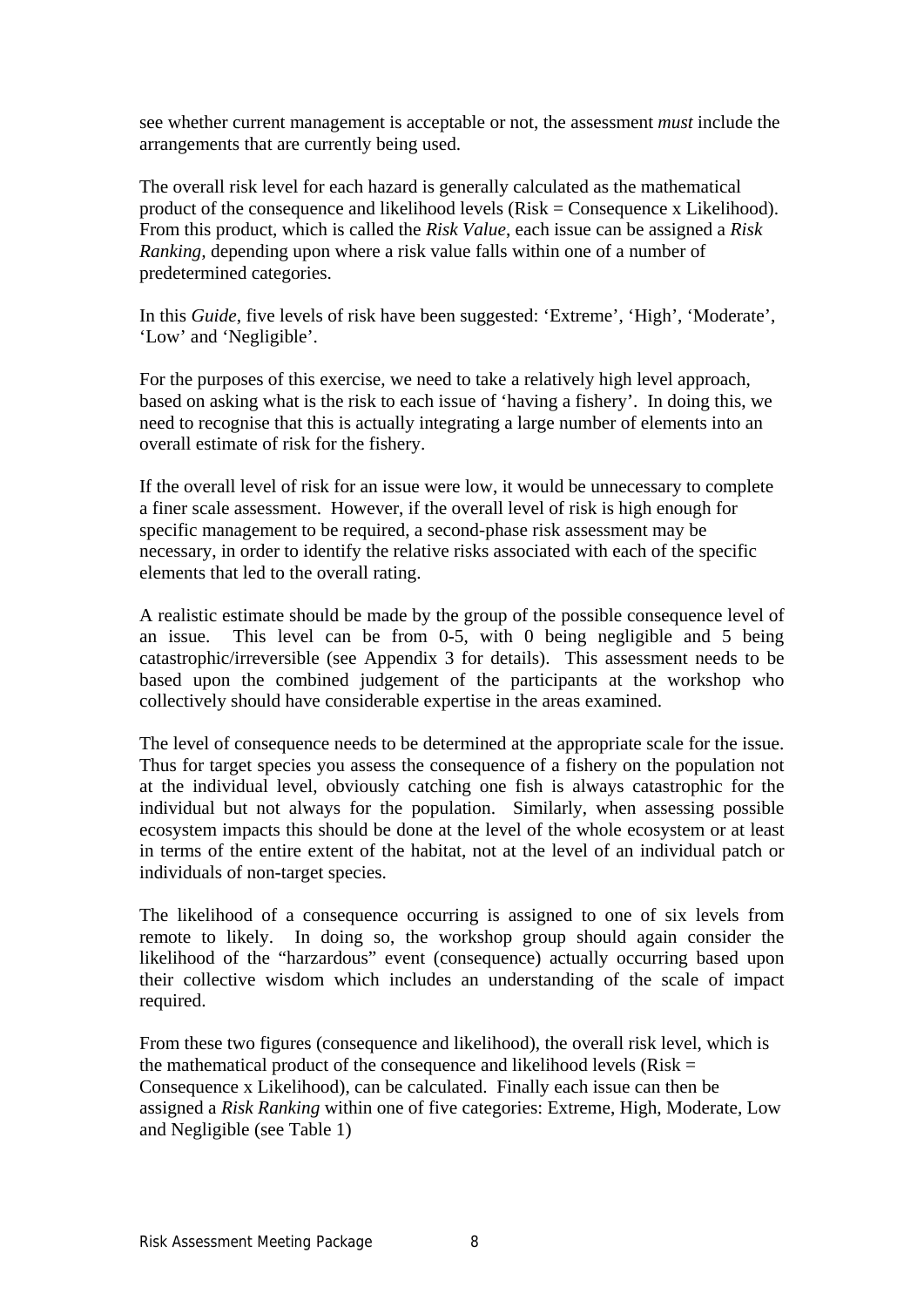## **Table 1 Risk Table**

| <b>Consequence</b> |   |                                                                                                       |                |                |    |                |    |
|--------------------|---|-------------------------------------------------------------------------------------------------------|----------------|----------------|----|----------------|----|
|                    |   | <b>Negligible</b><br><b>Minor</b><br><b>Moderate</b><br><b>Severe</b><br><b>Major</b><br>Catastrophic |                |                |    |                |    |
| Likelihood         |   | 0                                                                                                     | 1              | 2              | 3  | 4              | 5  |
| Remote             |   | $\mathbf 0$                                                                                           | 1              | $\overline{2}$ | 3  | $\overline{4}$ | 5  |
| Rare               | 2 | 0                                                                                                     | $\overline{2}$ | $\overline{4}$ | 6  | 8              | 10 |
| <b>Unlikely</b>    | 3 | $\mathbf 0$                                                                                           | 3              | 6              | 9  | 12             | 15 |
| <b>Possible</b>    | 4 | $\mathbf 0$                                                                                           | 4              | 8              | 12 | 16             | 20 |
| Occasional 5       |   | $\mathbf 0$                                                                                           | 5              | 10             | 15 | 20             | 25 |
| Likely             | 6 | $\mathbf 0$                                                                                           | 6              | 12             | 18 | 24             | 30 |

### **Table 2– Risk Ranking Definitions**

| <b>RISK</b>    | <b>Reporting</b>                                | <b>Management Response</b>                  |
|----------------|-------------------------------------------------|---------------------------------------------|
| Negligible     | <b>Short Justification Only</b><br>$\Omega$     | Nil                                         |
| Low            | Full Justification needed                       | None Specific                               |
| Moderate       | <b>Full Performance Report</b><br>$\mathcal{L}$ | Continue Current<br>Arrangements            |
| <b>High</b>    | <sup>3</sup> Full Performance Report            | Probable Increases to<br>management         |
| <b>Extreme</b> | <b>Full Performance Report</b><br>$\Delta$      | Substantial additional<br>management needed |

This process should be completed for each of the identified issues with a risk ranking developed and the rationale for assigning these rankings recorded.

# **Output from the Risk Assessment**

**The actual risk assessment is not just the scores generated during the assessment process but needs to include the appropriate level of documentation/justification for the categories selected.**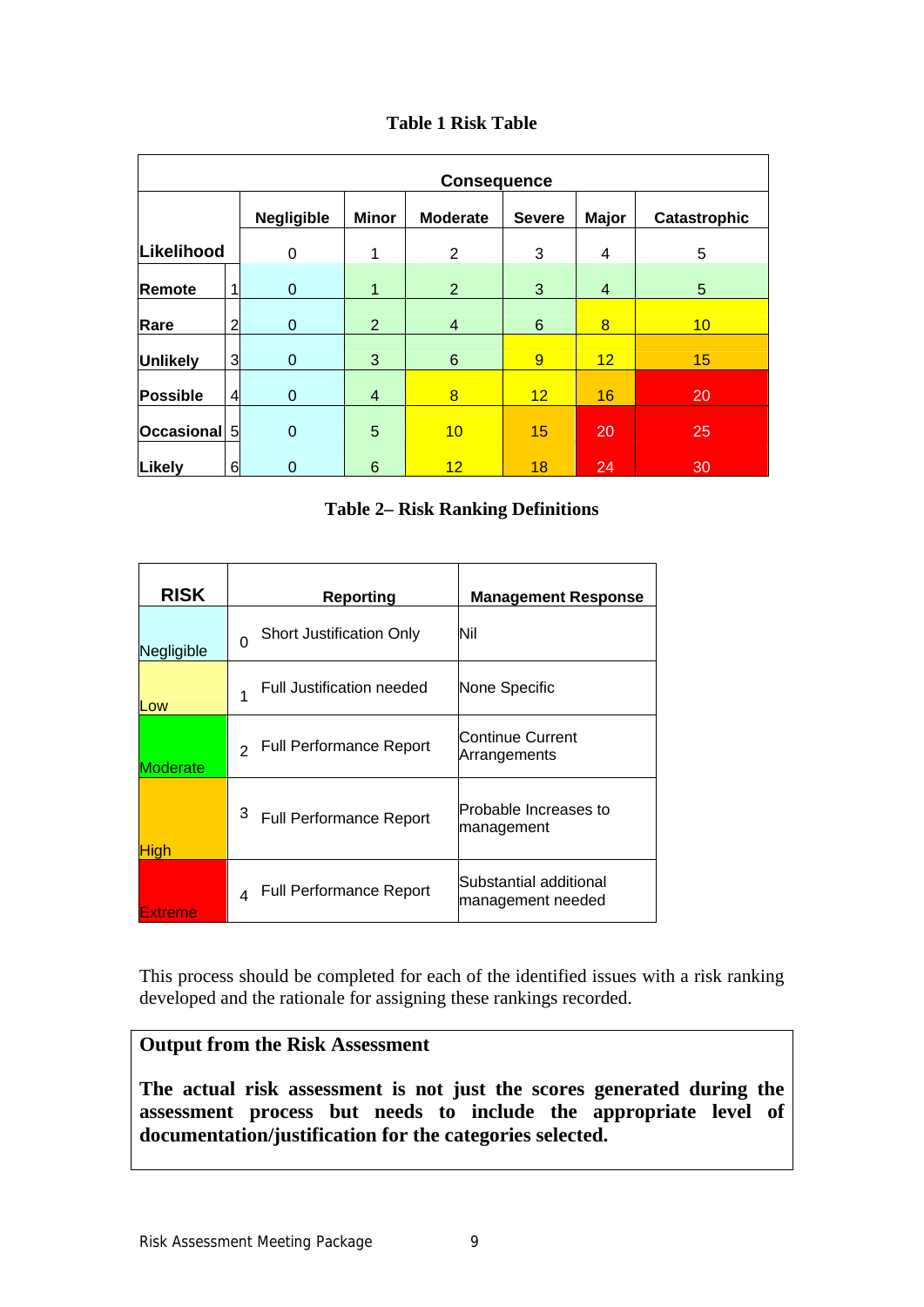# **Step 3 - Component/Performance Report Headings (not a formal part of Risk Assessment but may be useful for the outcomes)**

For each issue identified as greater than a low risk/priority<sup>[1](#page-9-0)</sup>, a detailed assessment report could be generated. The National ESD Framework uses a set of 11 standard headings that each needs to be completed.

| <b>Performance Report Heading</b>                       | <b>Description</b>                                                                                             |
|---------------------------------------------------------|----------------------------------------------------------------------------------------------------------------|
| Rationale for inclusion<br>1.                           | Summary outcome of Risk Assessment                                                                             |
| Operational Objective (plus<br>2.<br>justification)     | What are your trying to achieve and why?                                                                       |
| Indicator<br>3.                                         | What are you going to use to measure<br>performance?                                                           |
| Performance Measure/Limit plus<br>4.<br>(justification) | What levels define acceptable and<br>unacceptable performance and why?                                         |
| Data Requirements/Availability<br>5.                    | What monitoring programs are needed?                                                                           |
| Evaluation<br>6.                                        | What is the current performance of the<br>fishery for this issue?                                              |
| $7_{\scriptscriptstyle{\ddot{\sim}}}$<br>Robustness     | How robust is the indicator & or the<br>performance measure in assessing<br>performance against the objective? |
| 8.<br><b>Fisheries Management Response</b>              |                                                                                                                |
| - Current                                               | What are the management actions currently<br>being used to achieve acceptable<br>performance?                  |
| - Future                                                | What extra management is to be introduced?                                                                     |
| - Actions if Performance Limit is<br>exceeded           | What will happen if the indicator suggests<br>performance is not acceptable?                                   |
| <b>Comments and Action</b><br>9.                        | Summarise what actions will happen in the<br>coming years                                                      |
| 10. External Drivers                                    | What factors, outside of the fisheries control<br>may affect performance against the<br><i>objective?</i>      |

- In summary, this ESD Reporting process provides a logical framework for a management agency to justify that the current and proposed management actions (or inactions) appropriately address the issues, given the levels of risk and current knowledge available.

For more details see How To Guide.

<span id="page-9-0"></span><sup>&</sup>lt;sup>1</sup> Note, some low risk issues may still need to be reported because they are of high public concern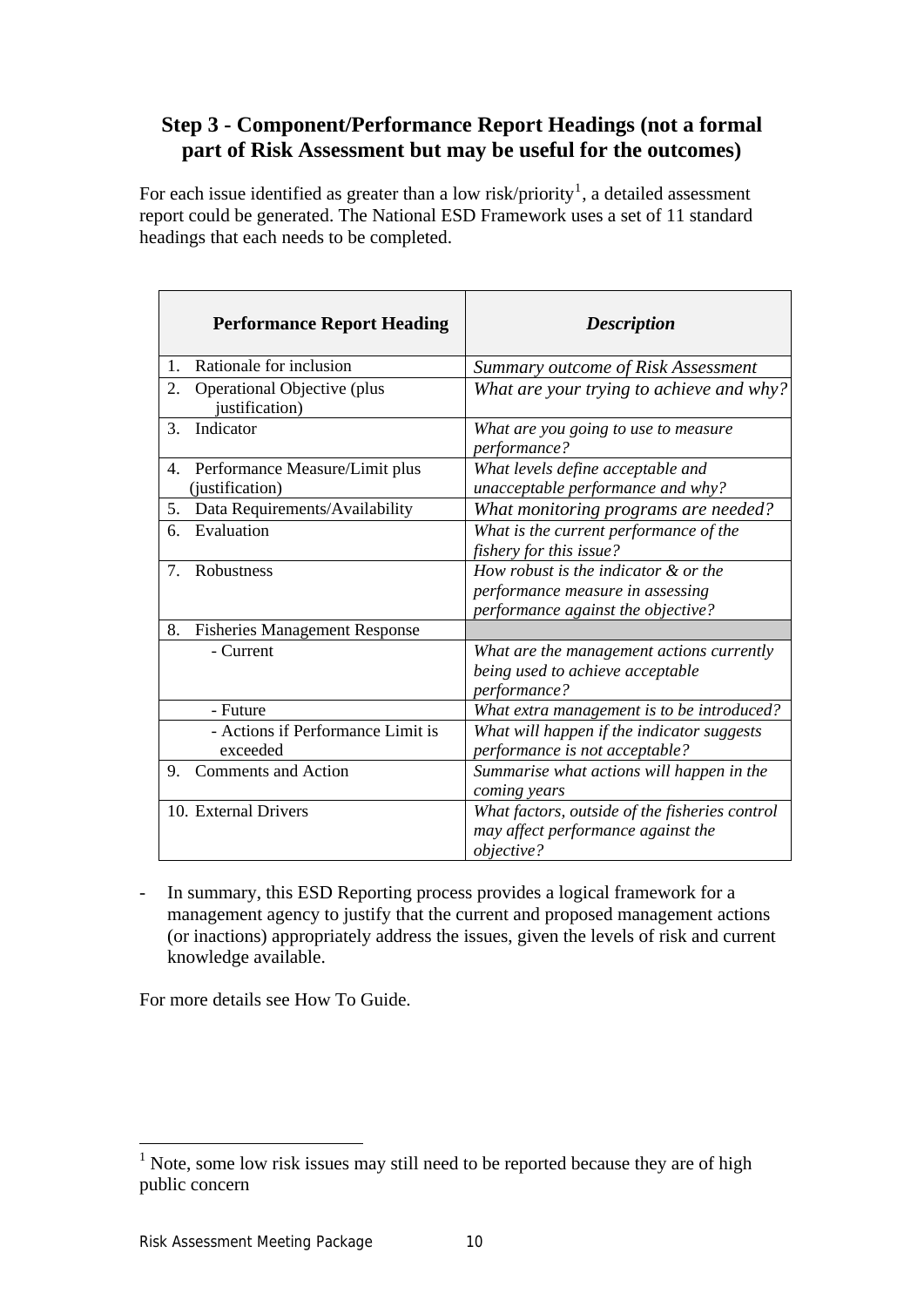# **Appendix 1. COMPONENT TREES**

# **1. GENERIC COMPONENT TREE for IMPACTS OF THE FISHERY ON RETAINED SPECIES**





No major Generic Components were deleted from this tree when it was developed at the August 2000 workshop.

Yellow boxes indicate that the issue was considered high enough risk at the January 2001 Risk Assessment workshop to warrant having a full report on performance, Blue boxes indicate the issue was rated a low risk and only this justification is presented.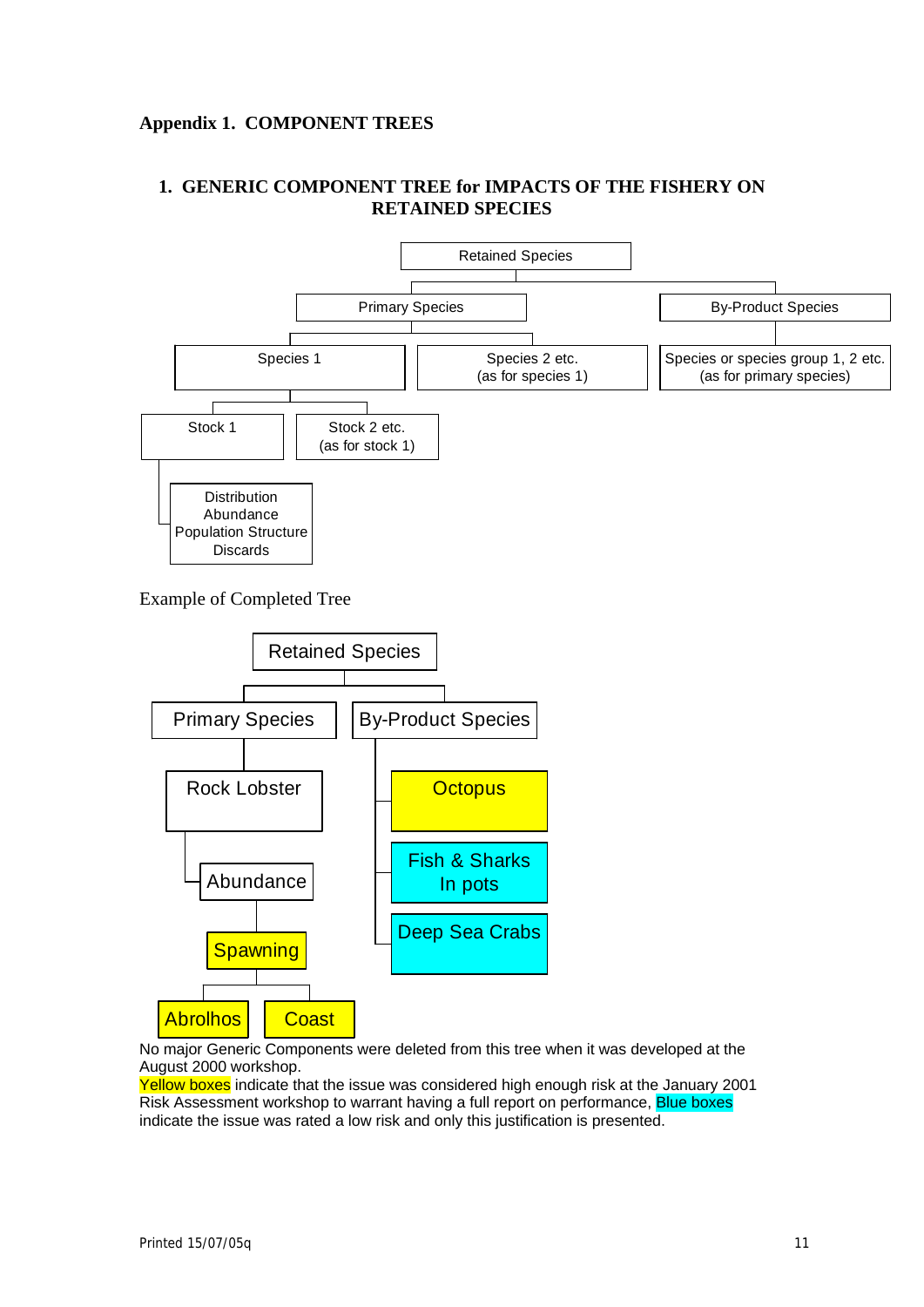#### **2 GENERIC COMPONENT TREE for IMPACTS OF THE FISHERY ON NON-RETAINED SPECIES (May need separate trees for the different catching sectors)**



**(nb - No major Generic Components were deleted from this tree when it was developed at the August 2000 workshop).** 

Yellow boxes indicate that the issue was considered high enough risk at the January 2001 Risk Assessment workshop to warrant having a full report on performance, Blue boxes indicate the issue was rated a low risk and only this justification is presented.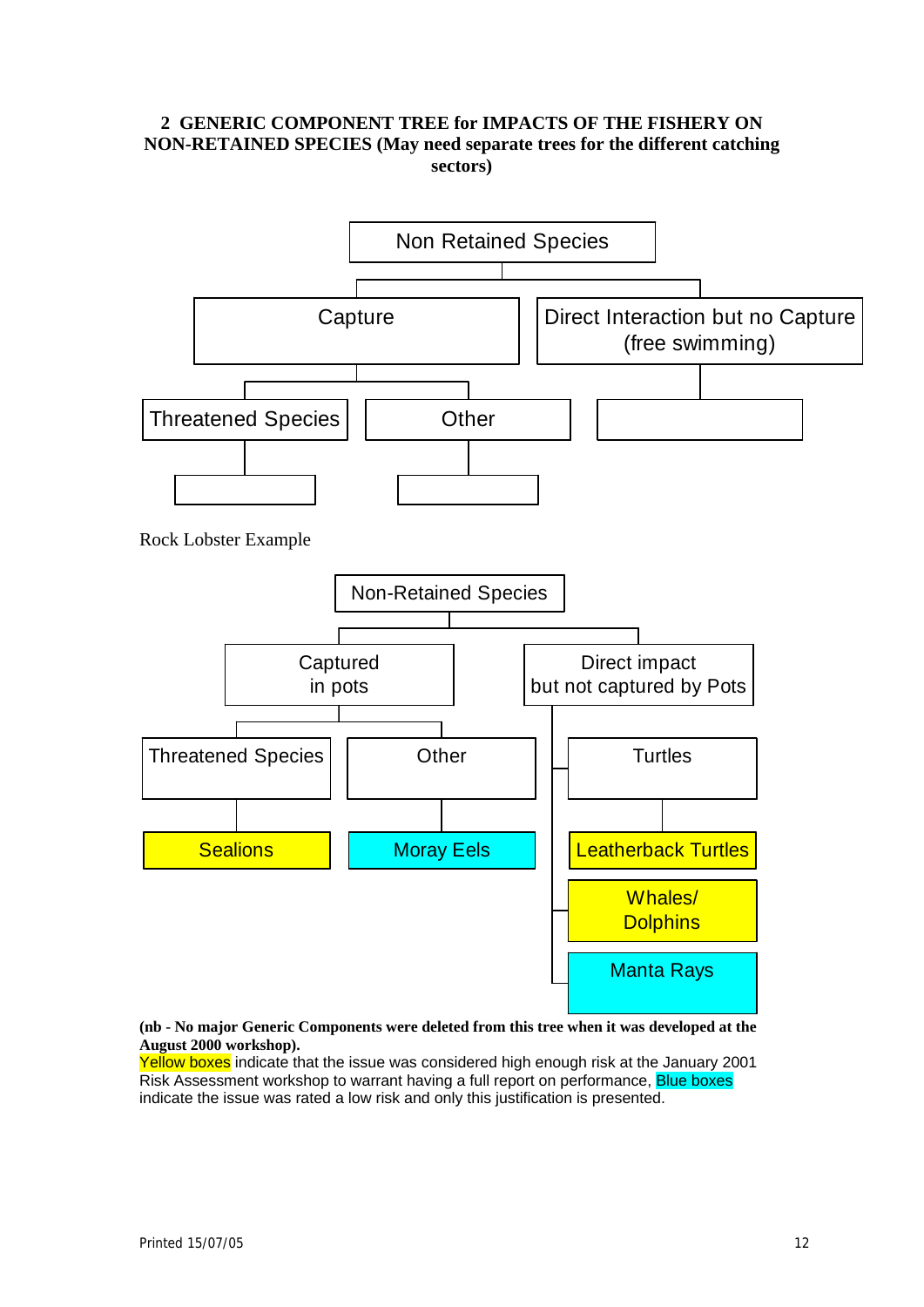#### **3. GENERIC COMPONENT TREE FOR IMPACTS OF THE FISHERY ON THE GENERAL ECOSYSTEM**

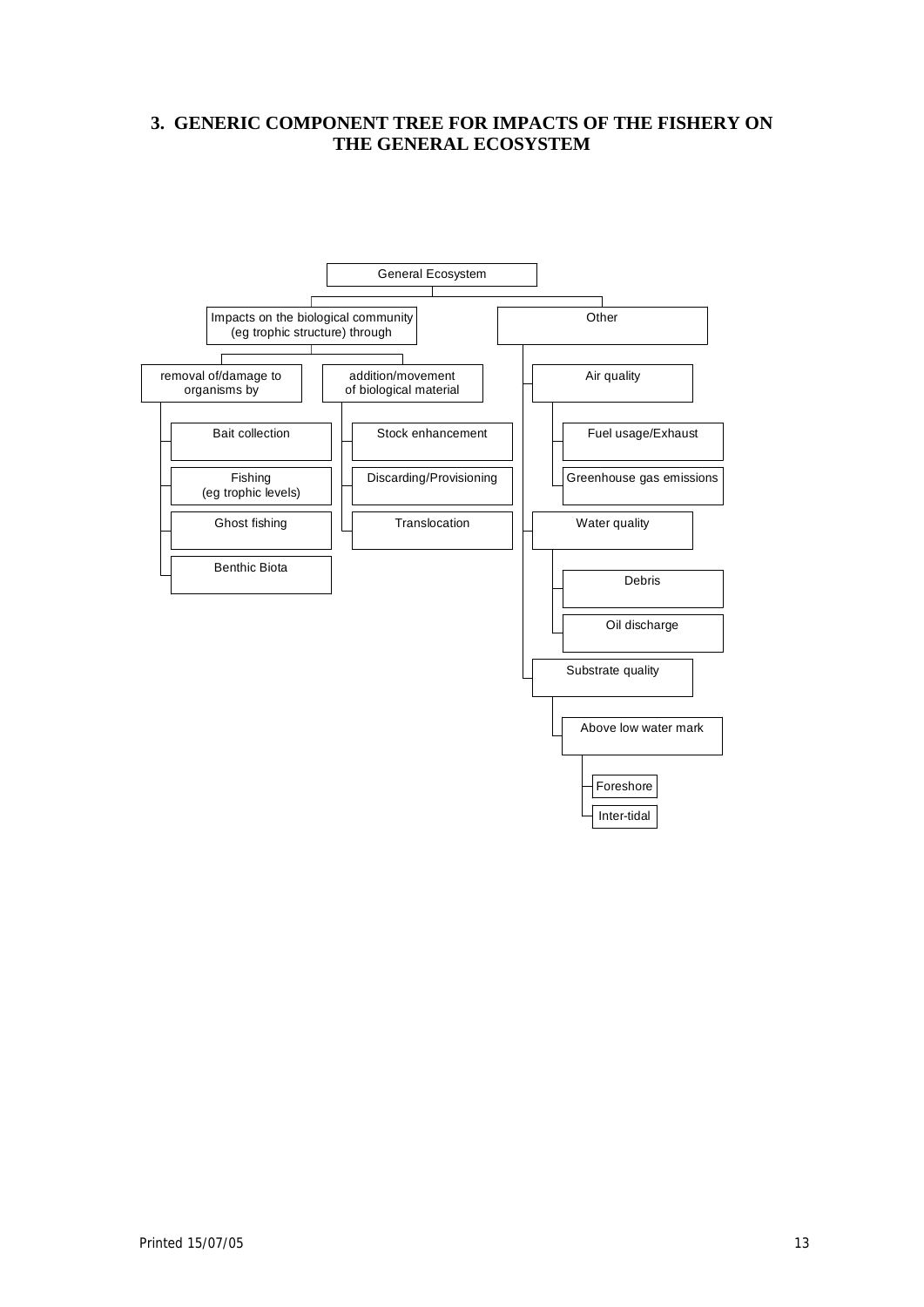3b. Specific Example for the impact of the "Rock Lobster Fishery" on other aspects of the environment



nb The Generic Components deleted from this tree included impacts of Bait collection (another fishery), Stock Enhancement (does not occur), Translocation (does not occur). Yellow boxes indicate that the issue was considered high enough risk at the January 2001 Risk Assessment workshop to warrant having a full report on performance, Blue boxes indicate the issue was rated a low risk and the justification for this rating is presented.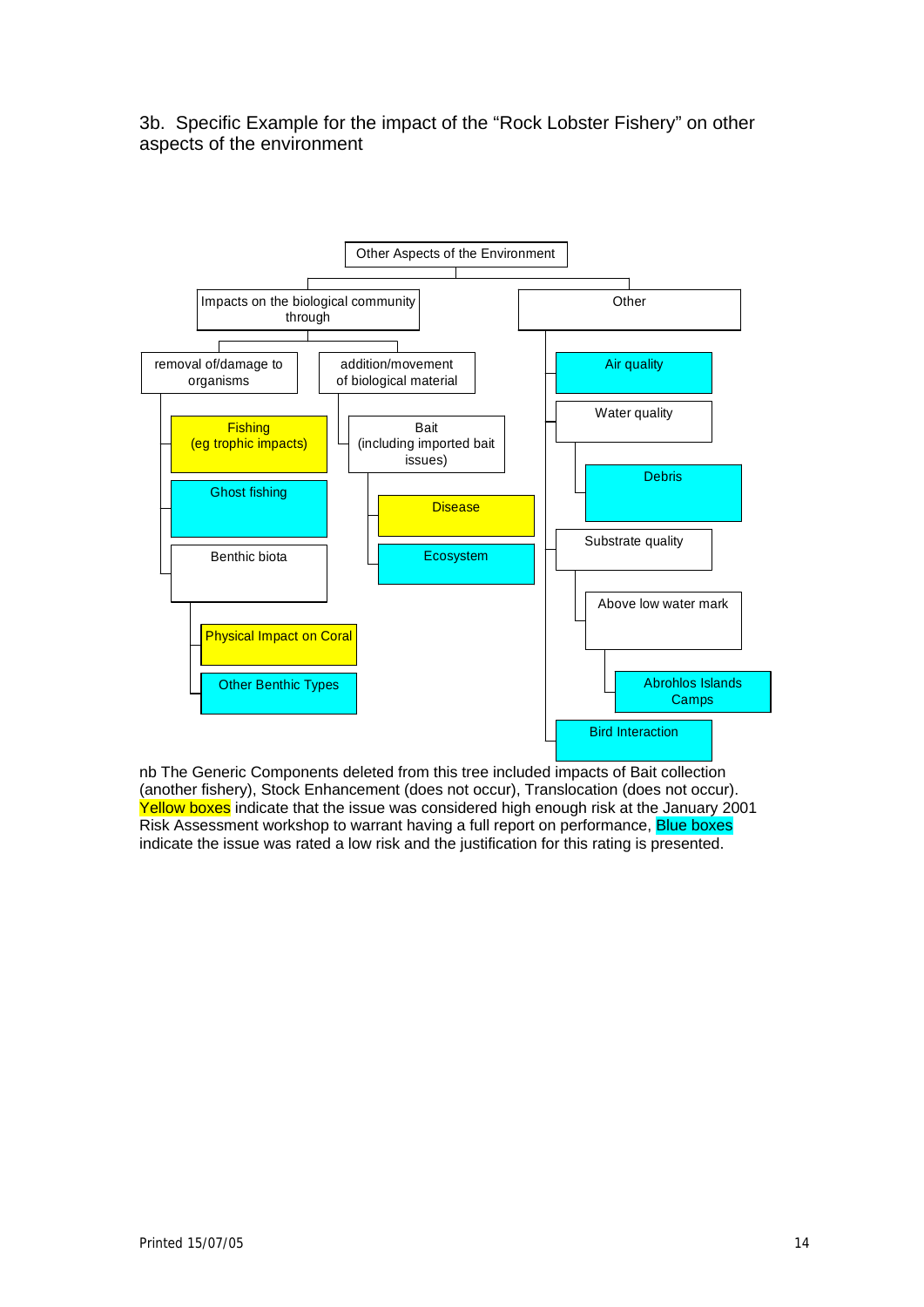# Appendix 2 Risk Assessment Tables

|                |  | Table A2.1 Consequence categories for the Major Retained/Non-Retained |
|----------------|--|-----------------------------------------------------------------------|
| <b>Species</b> |  |                                                                       |

| Level            | Ecological (Retained: target/Non-retained: major)                                                                                                                                                        |
|------------------|----------------------------------------------------------------------------------------------------------------------------------------------------------------------------------------------------------|
| Negligible (0)   | Insignificant impacts to populations. Unlikely to be measurable<br>against background variability for this population.                                                                                   |
| Minor (1)        | Possibly detectable, but minimal impact on population size and<br>none on dynamics.                                                                                                                      |
| Moderate (2)     | Full exploitation rate, but long-term recruitment/dynamics not<br>adversely impacted.                                                                                                                    |
| Severe (3)       | Affecting recruitment levels of stocks/or their capacity to<br>increase.                                                                                                                                 |
| Major (4)        | Likely to cause local extinctions, if continued in longer term ( <i>i.e.</i> )<br>probably requiring listing of species in an appropriate category of<br>the endangered species list (eg IUCN category). |
| Catastrophic (5) | Local extinctions are imminent/immediate                                                                                                                                                                 |

### Table A2.2 Consequence categories for the By-Product Species/Minor Nonretained species

| Level            | Ecological (RETAINED: By-product/Non-retained: other)                                                                                                                                                                                                  |
|------------------|--------------------------------------------------------------------------------------------------------------------------------------------------------------------------------------------------------------------------------------------------------|
| Negligible (0)   | Area where fishing occurs is negligible compared to where the<br>relevant stock of the species resides $(< 1\%)$                                                                                                                                       |
| Minor (1)        | Take in this fishery is small $(< 10\%)$ , compared to total take by all<br>fisheries and these species are covered explicitly elsewhere.<br>Take and area of capture by this fishery is small, compared to<br>known area of distribution $(< 20\%$ ). |
| Moderate (2)     | Relative area of, or susceptibility to capture is suspected to be less<br>than 50% and species do not have vulnerable life history traits.                                                                                                             |
| Severe (3)       | No information is available on the relative area or susceptibility to<br>capture or on the vulnerability of life history traits of this type of<br>species<br>Relative levels of capture/susceptibility suspected/known to be                          |
|                  | greater than 50% and species should be examined explicitly                                                                                                                                                                                             |
| Major (4)        | N/A Once a consequence reaches this point it should be examined<br>using Table A1.                                                                                                                                                                     |
| Catastrophic (5) | $N/A$ (See Table A1).                                                                                                                                                                                                                                  |